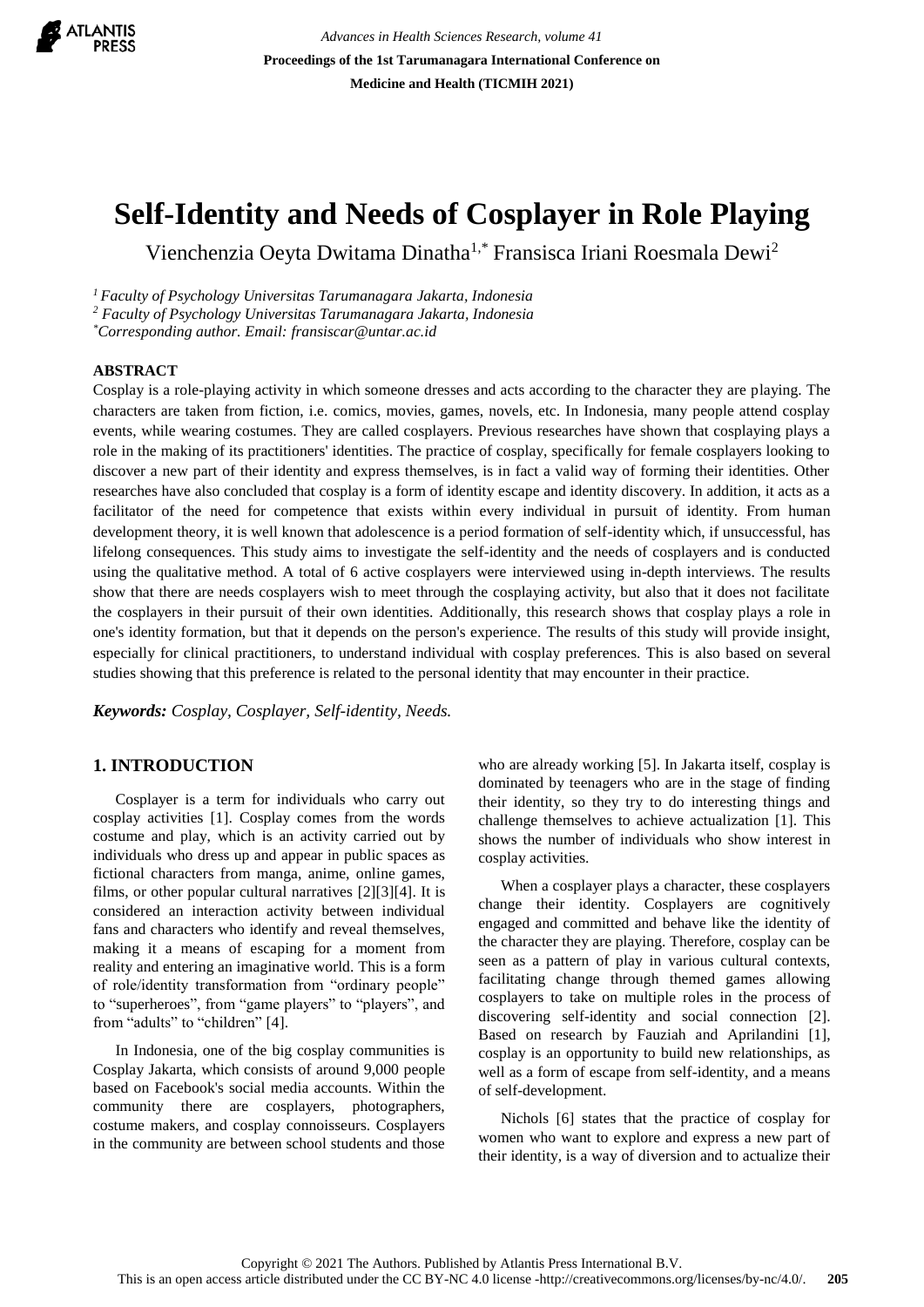identity. The character played is useful as a marker of the identity of the fan itself. In another study, Melea, Angelopoulos, Kotrotsiou and Bakouras [7] states that individuals who do cosplay shows characteristics dysmorphophobic and do not like their own identity, increased levels of depression, hostility and criticism of themselves or others. However, research by Abramova, Smirnova, and Tataurova [8] states that a strong identity is formed, which is based on perceptions of closeness, shared values, and communicative practices, viewing cosplay as a "brotherhood" with a high level of understanding and support. This shows that cosplay plays a role in self-identity in various forms. In this case as an escape, exploration, and actualization of selfidentity.

A person's identity is formed from birth, a core task of development that takes place throughout life. Especially in the face of important changes that affect individual stability [9]. Based on Erikson's theory of development, the main and most important developmental task for adolescents is to solve identity crises and build a sense of self-identity [10]; [11]. However, cognitive development in adulthood provides a construct for self-understanding. Therefore, early adulthood is the right time to find out who he is [12]. It is a wonderful opportunity if individuals can be actively involved in exploring their identity but failing to overcome this identity crisis will have consequences that will last a lifetime [11].

Research conducted by Erçelik and Dost-Gözkan [13], it was found that there is a role for satisfaction of the need for competence (one of the indicators of basic psychological needs satisfaction (BPNS)) and close friends facilitate the pursuit of self-identity. This shows that the role of needs facilitates the discovery of an individual's identity. Based on the explanation above, cosplay is related to identity because it is an activity to play fictional characters. While the need has a relationship with the formation of self-identity. Therefore, this study aims to investigate the identity and needs of cosplayers.

## **2. METHOD**

#### *2.1. Research Participants*

The participants in this study were 6 individuals, consists of 3 women and 3 men who are active cosplayers on social media or at cosplay events.

### *2.2. Research Design*

This research is a qualitative research with a phenomenological approach, which is to describe the general meaning of several individuals on their various life experiences related to concepts or phenomena [14]. The data was obtained by conducting in-depth interviews, to obtain details based on the experience of the participants.

#### *2.3. Procedure*

Interviews were conducted using social media (such as zoom, google meet, whatsapp, and line) and based on the time agreed by the participants and researchers. Interviews were conducted online and recorded via a tape recorder. Before the interview started, participants were asked to fill out an informed consent and the interviewer asked for consent to record the entire interview session. The selection of interviews was conducted online because the research was conducted during the COVID-19 pandemic.

#### *2.4. Data Analisis*

The data obtained were analyzed using the MAXQDA application with the following steps. First, the data obtained from in-depth interviews were compiled into transcripts. After that the transcript will be uploaded to the MAXQDA application and coding will be done. Coding is done by highlighting the participant's statement as a specific code. Second, the code will then be categorized by creating a subcode by selecting words/sentences/paragraphs that have a certain meaning from the highlighted statement. Third, using the interactive quote matrix facility to get an overview of a particular theme/category. Data interpretation is carried out based on the results shown from the interactive quote matrix facility.

#### **3. RESULTS & DISCUSSION**

#### *3.1. Self Identity*

The participants stated that cosplay is not being someone else, they are still being themselves. They realize that the character is just a fictional character, but they feel a physical or personality similarity that makes them feel connected and like the character. One participant, CMLP, described it by being able to be a different person but still being herself.

"[…] wow, amazing banget people, you can be a different person, gitu lho, but at the same time, it's you."

In addition to CMLP, there was also DFH who revealed that cosplay activities did not play a role in shaping her identity, this was because cosplay was an activity that required the act of being someone else. Being someone else is meant to be a playable character. While it may be for others it may be different. DFH revealed:

"For myself, it doesn't really play much of a role, to know myself, that's why, precisely because, when it comes to cosplay, you must act like other people, that's how it is. That's the real danger. In my opinion, because there are some people who bring it up to real life,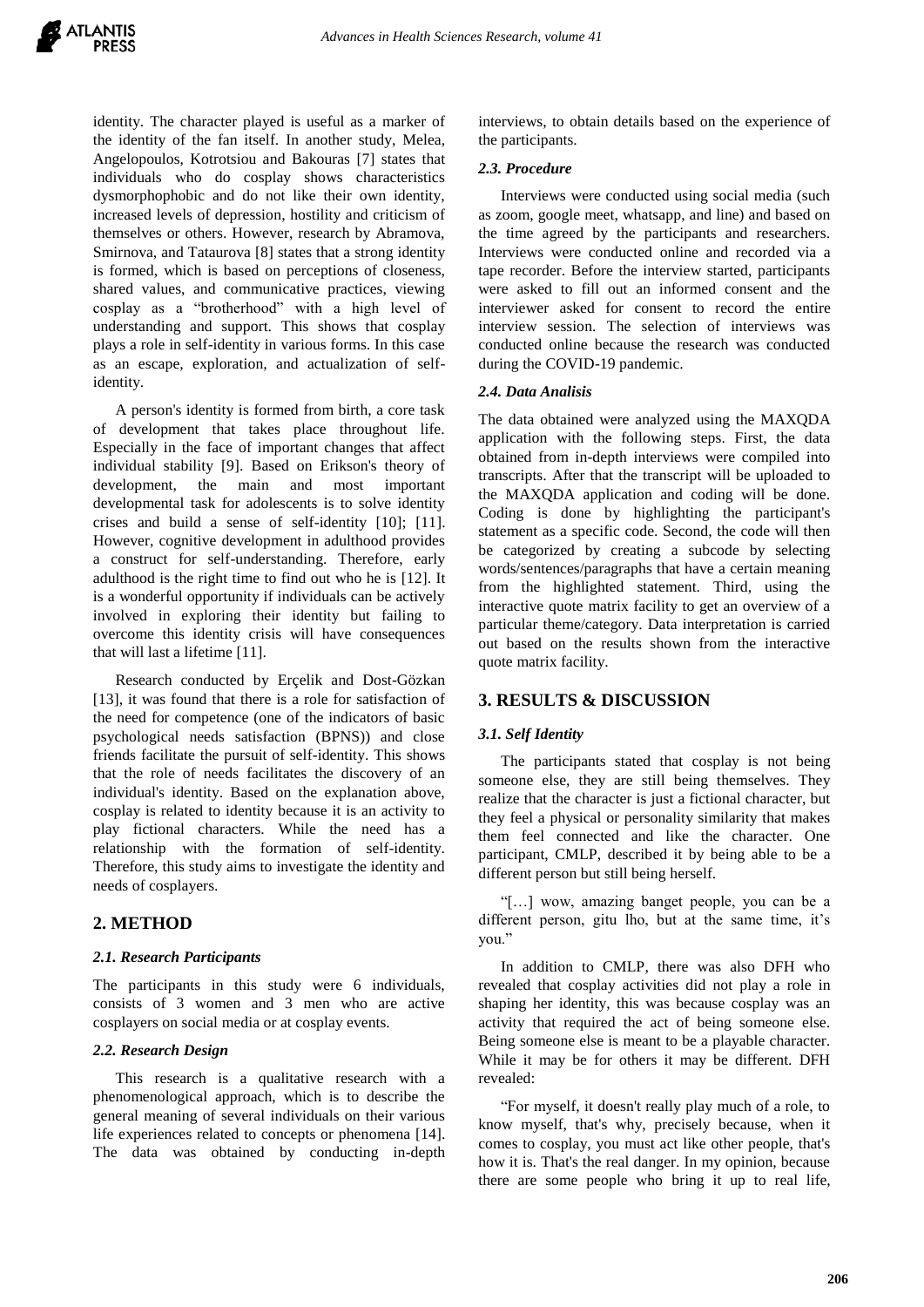overreacting people exist, but from myself, fortunate that for persuing my own identity, I don't think so."

However, there is one participant who has a different opinion, namely participant K. She stated that cosplay helped her learn to know herself. She got to know a lot of things, fun things and about herself. K further explained that cosplay helped her more in recognizing the things he liked. K revealed:

"I'm learning to know myself from cosplay, because I was actually in 2012, like I was bullied in elementary school, then like, mnn, I started, knowing Japanese things quite well, knowing myself, but cosplay can also know, Me from the start-- I have hobbies, for example I like K-Pop and Japan is like, oh, so this feels like fun, I see. Then, I can start to understand myself better, like that."

For participants who do not feel that the formation of their identity comes from cosplay activities, it can arise from other factors. One of the participants, VD explained that his identity is formed from his social environment. But this process is a process that is not realized when it takes place.

"For me it's from friends, but maybe, maybe it's from cosplay as well… can also friends, it depends on where the person approaches it. [...] something that is experienced by realizing it by itself, yes, that means sometimes we know that we are not aware of it, like, we learn that. Oh, it turns out I'm like this, that's it."

Based on the above, these cosplayers have differences based on their past experiences. Those who can explore through their social environment will feel that cosplay does not shape them. However, for individuals who cannot get this from their social environment, they will get it from other places, one of which is a hobby, namely cosplay. This can be due to the acceptance obtained by the individual.

Participants who feel themselves accepted in the cosplay environment than in other social environments feel more comfortable using cosplay as a form of exploration. Based on this, it is in line with the research results of Abramova, Smirnova, and Tataurova [8] that the understanding and support of cosplay activities forms a strong identity. But to know how strong the identity that is formed need further research. There are 3 factors that shape self-identity, namely family, peers, and the environment [12] [15] In this case, cosplay acts as a place for individuals to socialize with peers and an environment that provides a place for them to explore. This is also in line with Nichols' [6] statement that cosplay is a place to explore and express and actualize one's identity.

#### *3.2. Needs*

Based on the results of the interview, it was found that there were 2 forms of need that emerged, namely

esteem need and belongingness. This need is not found in all participants, there are participants who only have one need, some have both needs.

The first type of need is the esteem need or the need for recognition or appreciation. This need was shared by most of the participants. This recognition or award can take the form of a desire to achieve something or praise for the character being played.

One example of a participant who has this esteem need is CMLP which is directed at awards in competitions related to cosplay. In addition, he has a desire to become an international cosplayer, to represent Indonesia as a cosplayer. This is also shown by the many participations of CMLP in cosplay competitions to achieve their goals. CMLP states:

"[…] My motivation studying hard for the first time was to win the competition. Because I also want to get certificates, charter, trophies. […] I really wanted to be an international cosplayer from the start, I mean, I could go outside, be invited by other countries, to be in the world of cosplay, be a cosplayer, that's my goal. […] representative from Indonesia, if I was called to be a representative from Indonesia, I would be very proud."

Another participant, CK, has the same desire as CMLP, although according to him, he is still new to the world of cosplay. CK does cosplay based on her desire to be famous and become an international cosplayer. He wants to be known for his cosplay as a male cosplayer. Unlike CMLP, which fulfills the esteem need, begins with a cosplay competition, CK does it through social media. CK uploads the results of his cosplay through social media by regularly uploading the results of his cosplay.

The second type of need is belongingness. DFH participants learned from their friends that they are closed individuals, difficult to socialize with other people. Cosplay provides a place to make new friends and moreover it becomes easier to socialize.

"[…] I just realized that right, I was told by a friend, I used to be that introverted, I don't want to do that, you know, dealing with other people like that. It's like, okay, I'm with my game, like that... Then with that cosplay, with me doing that cosplay, I can find new connections, new friends, something like that"

Apart from that, participant K felt that cosplay gave him a place where other people could not be seen as strange for his hobby. Cosplay provides a place for him to meet people who have fun like him. He feels that cosplay is a place where he should not be like his daily life outside of cosplay.

"but if it's cosplay, it's probably new, because I know these people share the same hobby as me, and they won't judge me on my hobby, so I'm happy. So I can be kinder to people who know, already know about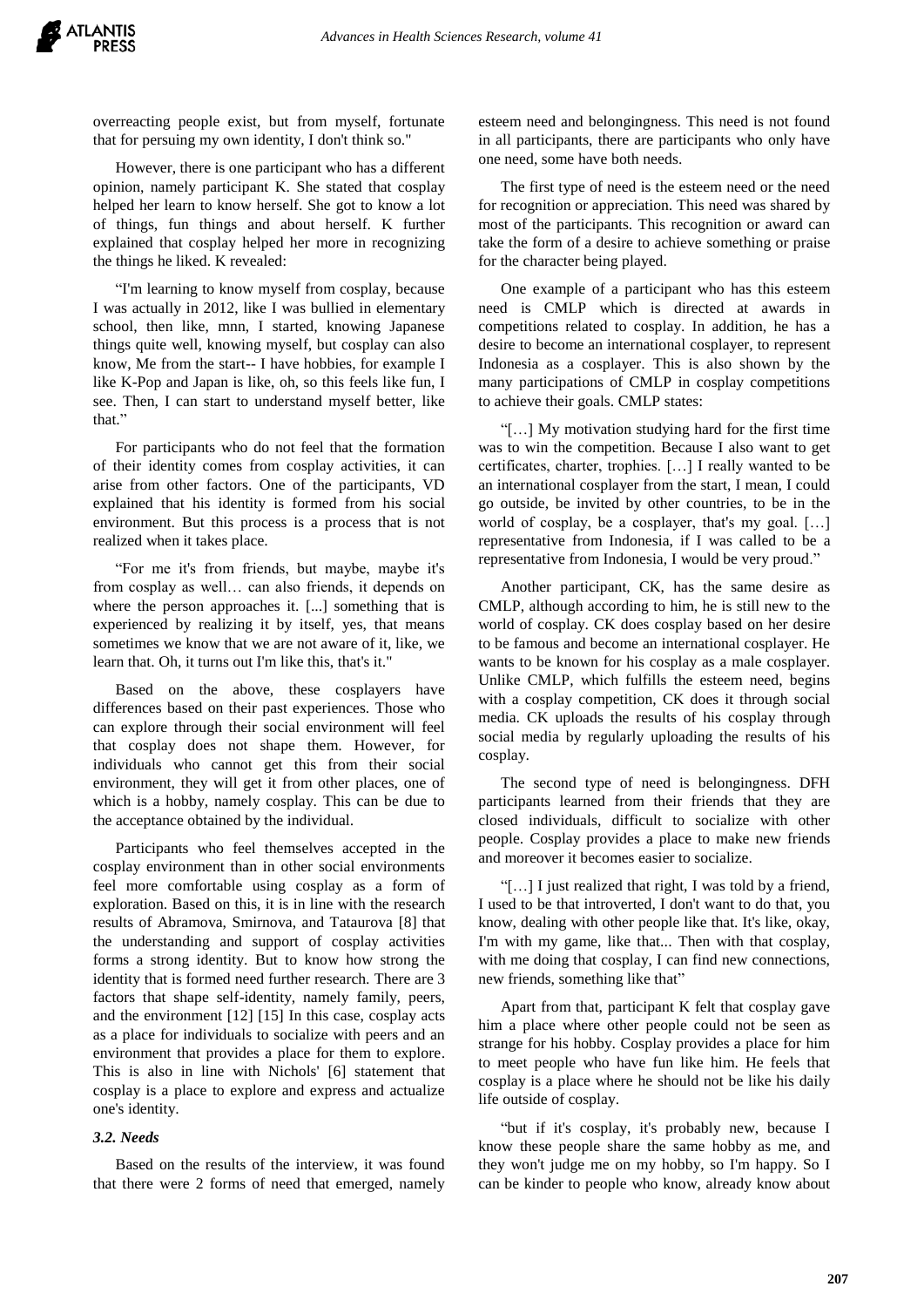cosplay. […] oh this is like a place I belong and, a place I can be fully myself, like that."

Based on the results of the interview, it was found that the need was divided into 2, namely esteem need and belongingness. Esteem need by the participants is based on desires such as being famous, winning competitions. Meanwhile, belongingness is based on the existence of a place that makes them comfortable in acting, wearing costumes, and socializing about their hobbies.

No relationship was found between needs and selfidentity in all participants. Needs based on interviews are the motivations of these cosplayers. What they want to achieve, earn, or keep keeps them cosplaying. This is contrary to the research results of Erçelik and Dost-Gözkan [13] that needs play a role in the pursuit of selfidentity. However, this still needs further research.

# **4. DISCUSSION**

Cosplay doesn't shape their identities, it's because they know who they are. However, these participants said they did not rule out the possibility that other cosplayers could be cosplaying consciously or unknowingly. It was found that the participants had different attitudes towards themselves. By choosing the characters they play, they have things in common with themselves, such as body shape and personality. Let them not become someone else, express themselves in a different way. This shows that there is a difference in the results of the study by Melea, Angelopoulos, Kotrotiou and Bakouras [7] indicating that cosplayers exhibit personality disorder traits and dislike their identity, increasing the level of depression, hostility, and self-criticism. or others.

Perhaps this is because the age of the participants was not limited to adolescence, which is at the stage of development which is at the stage of searching for identity. In the next study, one might look at agerestriction to adolescence to see more definitive results.

Each participant expresses themselves through cosplay activities. The selection of characters, their motivations are chosen based on what they like and have in common with them. The label they call themselves cosplayers also distinguishes them from others, being a form of identity for themselves. Therefore, it is similar to the concept of self according to VandenBos [16], that self is a psychological feature of an individual that is not tied to other, aspects of the individual self. artificially makes an individual (or group) unique and distinct from others. others, as well as regarding the continuum of the individual.

In addition, in this study, it was found that there were needs to be fulfilled, namely esteem needs and belongingness. Esteem need is based on the participants

who have a great desire to get the appreciation or recognition of others. Then there is belongingness, this is described by finding a place and peers that make them feel comfortable and welcome. Research on the needs of cosplayers has yet to be found, so there is no comparison with previous research. Further research is needed to look at the role of cosplayers' needs.

# **5. CONCLUSION**

Cosplay plays a role in one's identity formation, but that depends on the person's experience. Every individual has different experience that facilitate them in persuing their identity. For cosplay, this is more likely an alternative more than main factor. This shows that hobby facilitating in persuit identity, but this need further research.

Other finding in this research is needs that cosplayer wish to meet through the cosplaying activity. There are two needs, esteem need and belongingness. These needs emerge based on what they get and what they want to achieve from cosplaying. Based on the interviews, these needs do not facilitate the cosplayers in their pursuit of their own identities.

# **ACKNOWLEDGMENTS**

The authors would like to appriciate the LPPM (Lembaga Penelitian dan Pengabdian kepada Masyarakat Universitas Tarumanagara) for financial support and facilitated us in this research. We also thankful to the participants who are willing to participate in this research.

## **REFERENCES**

- [1] V. S. Fauziah and Y. Aprilandini, "Cosplay Phenomenon as a Popular Culture Among Teenagers," in *International Conference on Technology and Social Science 2018 (ICTSS 2018)*, London, 2018.
- [2] P. Mountfort, A. Peirson-Smith and A. Geczy, Planet Cosplay: Costume Play, Identity and Global Fandom, Intellect Books, 2019
- [3] A. Peirson-Smith, "Fashioning the Embodied Liminal/Liminoid Self: An Examination of the Dualities of Cosplay Phenomenon in East Asia," *Asia Pacific Perspective,* vol. XVI, no. 2, pp. 65- 92, 2019.
- [4] O. Rahman, L. Wing-sun and B. H.-m. Cheung, ""Cosplay": Imaginative self and performing identity," *Fashion Theory,* vol. XVI, no. 3, pp. 317- 342, 2012.
- [5] P. P. Lestari, "Serunya berbagi hobi bareng komunitas Cosplay Jakarta," 5 November 2018.